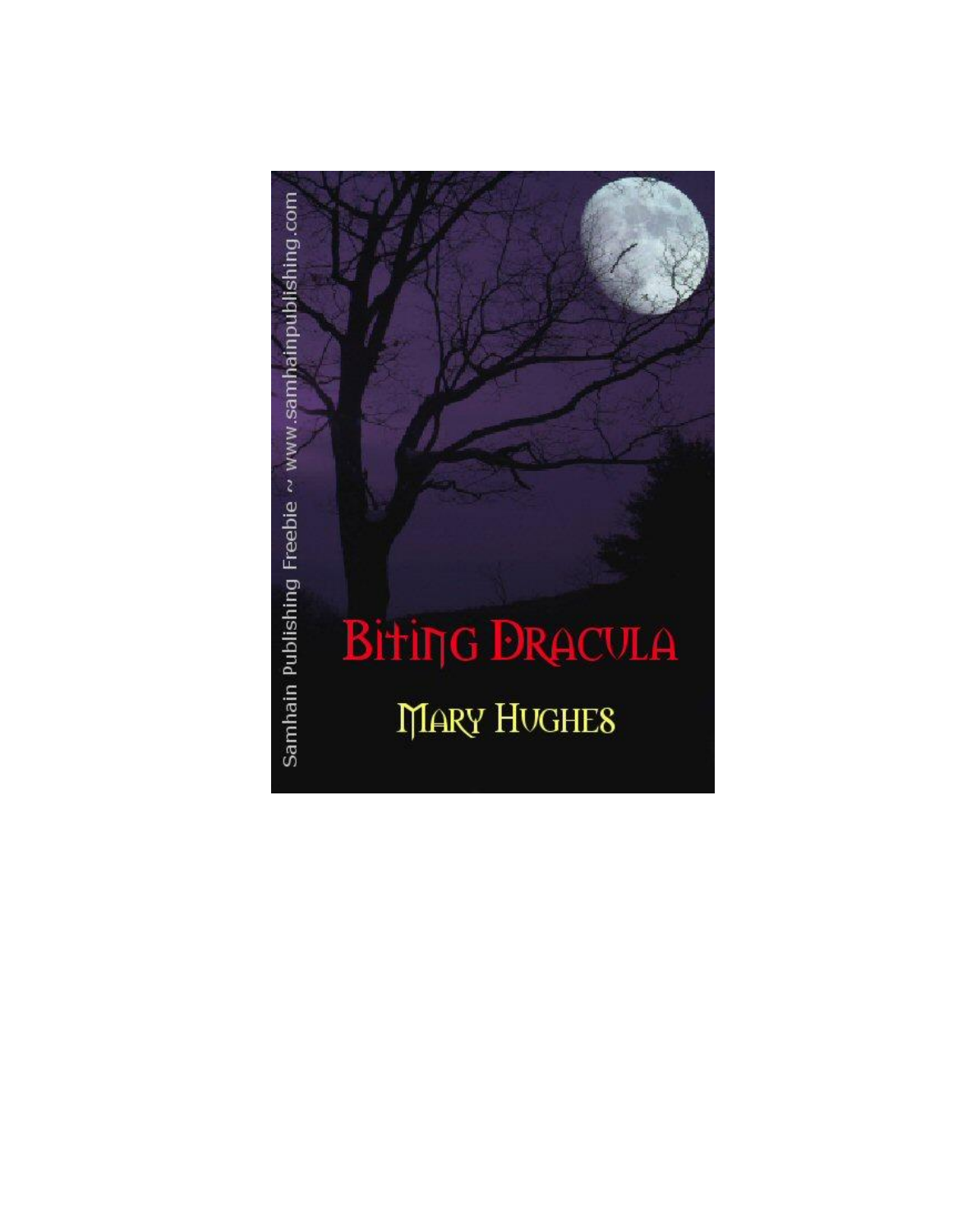Biting Dracula Copyright 2009, Mary Hughes Cover Art: [www.ireadromance.com](http://www.ireadromance.com/)

This is a work of fiction. The names, characters, places and incidents are products of the writer's imagination or have been used fictitiously and are no construed to be real. Any resemblance to persons, living or dead, actual events, locale or organizations is entirely incidental.

All rights are reserved. No part of this book may be used or reproduced in any manner whatsoever without written permission except in the case of brief excerpts or quotations embodied in critical articles and reviews.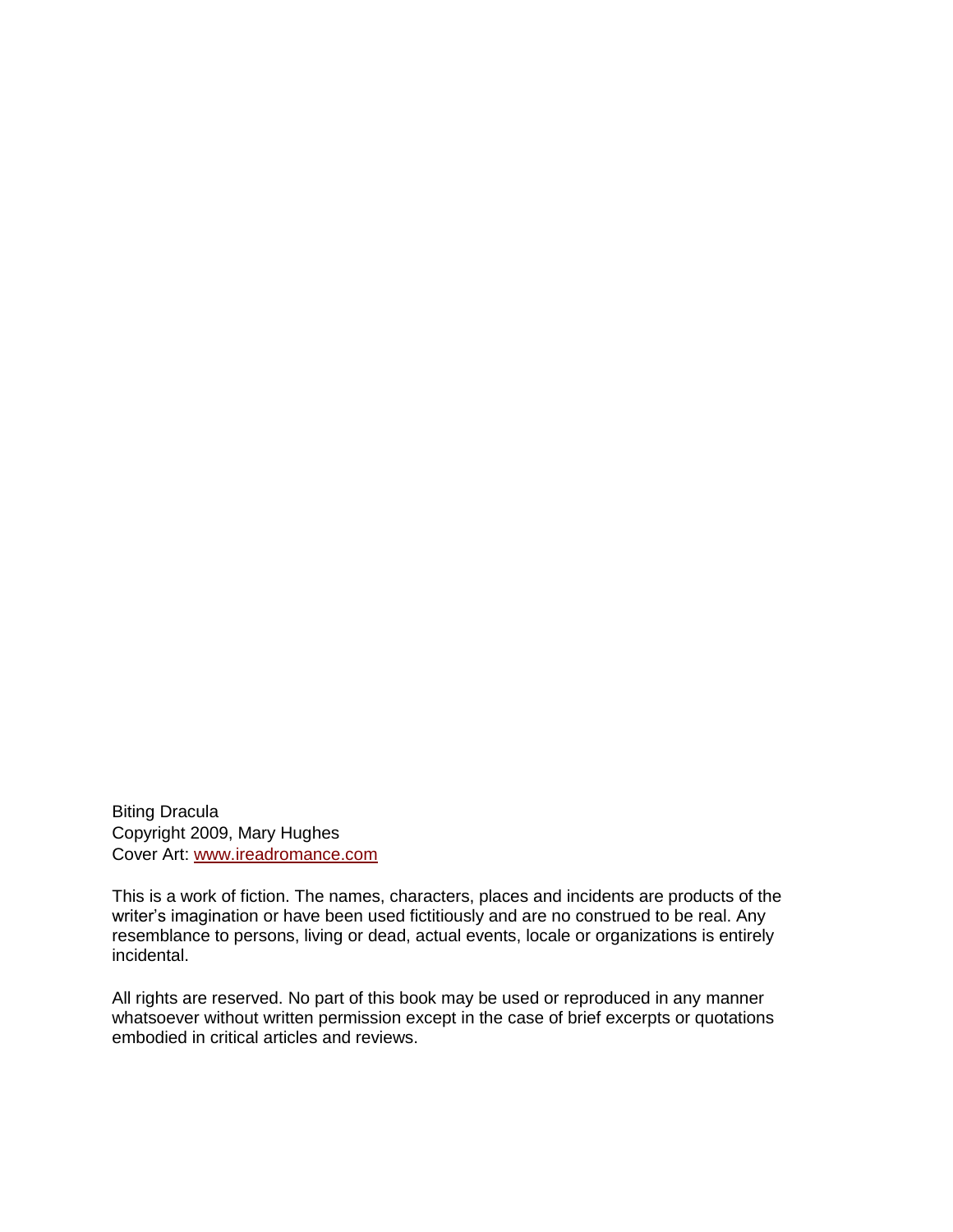It all started with a blow job gone horribly wrong.

Talk about unsafe sex. If I ever caught my sister doing what I did, I"d slap on the cuffs first and ask questions later.

*No*, not those kind of handcuffs. Real handcuffs. Geez, what kind of gal do you think I am?

See, I'm a cop. My Irish dad's hunger for justice, my Latina model mom's figure and my own corkscrew-crazy hair combine to make me, Elena O"Rourke—no, actually it"s Elena O"Rourke Strongwell as of today, October 31. That was part of the problem. Big Viking hubby had been out of town for three weeks, and I missed him, bad.

Bo and I were driving from Illinois to the Wisconsin Dells, our honeymoon destination. Since he was a master vampire we were in the shielded Maybach sedan (which he insisted on calling a saloon). Apparently he thought that meant more than shielded from the sun, which was just setting. He started nibbling down my neck.

Heat curled in me. My fingers tightened on the wheel. "Hey, buster. No annoying the driver."

"Is this annoying, Detective?" His hand joined in, lifting my t-shirt to expose my violet lace bra, rubbing my nipple through it into a tight pearl. I felt every stroke like hot butter on naked skin. Shoot me with a Glock, that's what I got for letting a guy buy my underwear—still hadn't gotten that padded bra.

"Okay, not annoying. But distracting. I"m trying to drive—*yikes*."

His mouth swooped onto the nub of my breast, nipped and licked. "Do you want me to stop?"

"Hell no." I kept my eyes glued to the road, fighting the urge to clamp them and moan. "Since you were away for weeks training with the most sadistic vampire in the country, I"m starving for this."

"Shapeshifting takes time to learn. And the Ancient One is an excellent trainer, not sadistic at all. Well, maybe a little."

"I meant the way he kept you in Iowa until *just* before the wedding. Have I mentioned I haven"t gotten any for almost *a month*?"

He kissed my breasts. "Poor baby." A laughing purr ruffled his voice. "Shall I get right to it then?"

I suppressed another groan. "I thought you"d never ask." I lifted my hips and he slid jeans and thong down my thighs. I spread my legs as far as the jeans let me, all of about three inches.

Romance, great. Loving, fantastic. But come on. It"d been three weeks and I was horny.

In that almost omniscient way of his, Bo must have sensed exactly how horny because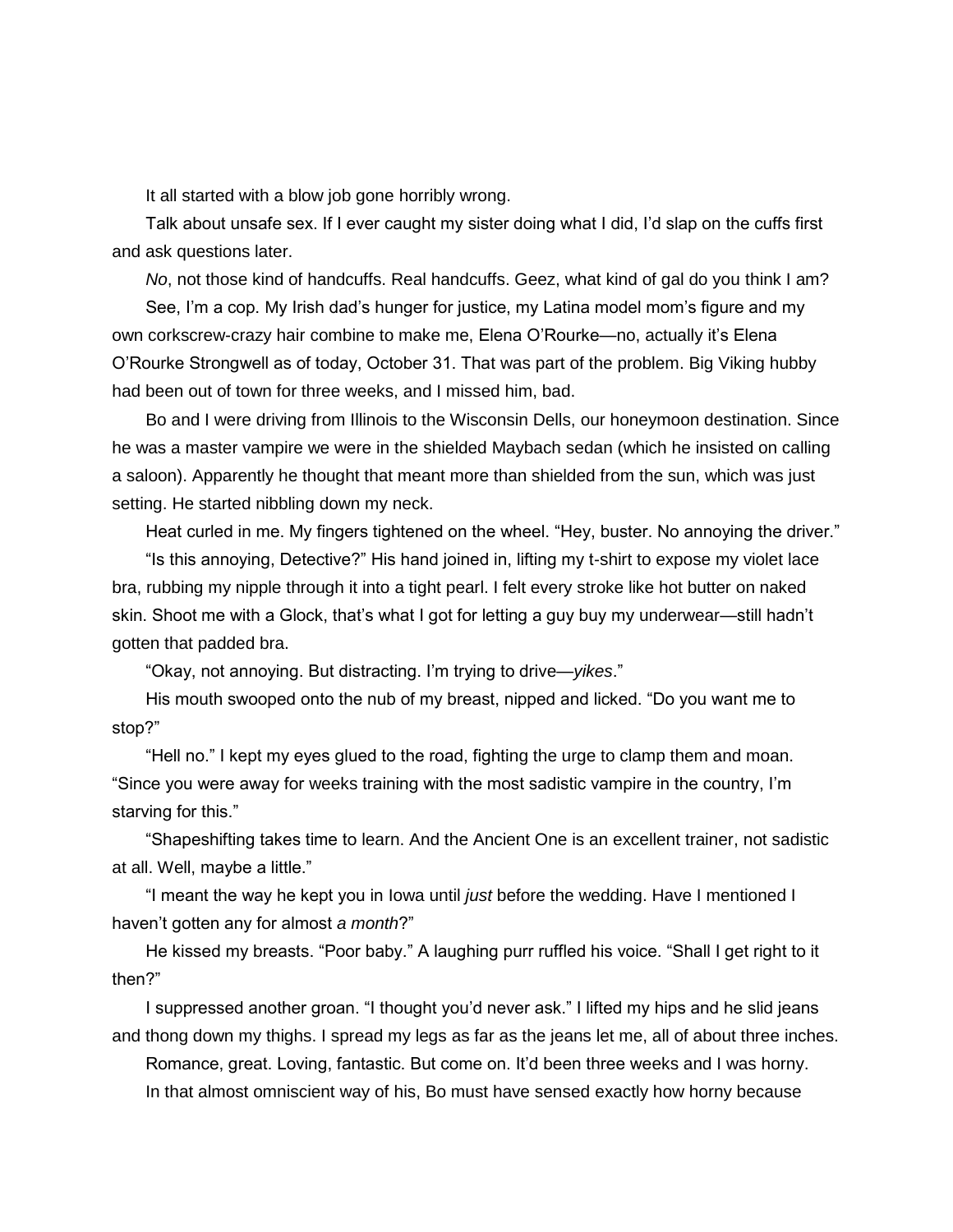without any prep at all he thrust one finger into me.

"Uhhh." I gasped at the intense pleasure radiating from his ultrahot finger, pleasure so sharp it was almost pain. My hands clamped on the wheel. We were going around Madison on Highway 92, stuck behind a camper. I wriggled on Bo"s thick finger, wishing for long open roads and a cloudless blue sky. Better yet a bed, but that was still almost an hour away.

He began to suckle me, his fangs unsheathing sleek and long against my breast. His thumb slid down the nose of my clit, caressed. I pumped my hips against him, speedometer creeping up until I nearly rammed the camper"s ass. Adrenalin hit me, the kind that says *you're about to die you moron*, and I yanked my right foot up. We faded back.

"Maybe this isn"t such a hot idea. Bo—"

He hadn"t heard me. His fangs sank into my breast. Needles of hot sex zapped me. My body convulsed.

My foot hit gas.

We passed that camper doing ninety miles an hour. I checked for oncoming before I pulled out but if the road hadn"t been clear I"d have been up the camper"s tailpipe halfway to the roof. Bo"s orgasmic fangs, his rubbing thumb and rhythmically thrusting finger smacked me into overdrive. The fact that I was starving for it helped. Thank you, Mr. Scary Ancient.

Then we were on open road and I managed to back off to seventy. Bo pulled fangs out to lick the fiery trickles of blood, purring the deep thrum of a jungle cat. "Fuck, Elena. You taste even better than before."

"Less talking." I torqued my hips up as far as the jeans would allow. "More action."

He growled and thrust a second finger into me. I yowled, jerked the steering wheel. We hit the wakeup strip, the *brrrr-it brrrr-it* juddering through me like shockwaves. Rigid self-control brought the Maybach back onto smooth pavement—that and me biting my tongue. Bo started to thrust in rhythm.

I panted, striving to control the trembling in my arms and legs. The Maybach"s power steering responded to every quiver. We hit the rumble strip twice more and crept up to eighty while Bo mercilessly drove me toward a hard climax.

Then he leaned down and opened his scorching mouth on my pussy.

His tongue washed my clit like a Jacuzzi jet. I screamed. The car went *eeee-erk eeee-erk*  as my foot convulsed on the accelerator. If I were a traffic cop I"d have thought me drunk and arrested me. As it was I pumped my hips so forcefully against Bo that even Mr. Immovable Object wavered.

Bo anchored my hips and licked me twice as hard. "I love your taste."

I mewled. My eyes were slits, open by willpower alone. This was insane, this was nuts, but I wasn"t stopping. Not a conscious choice—I was coming. And I was coming *now*.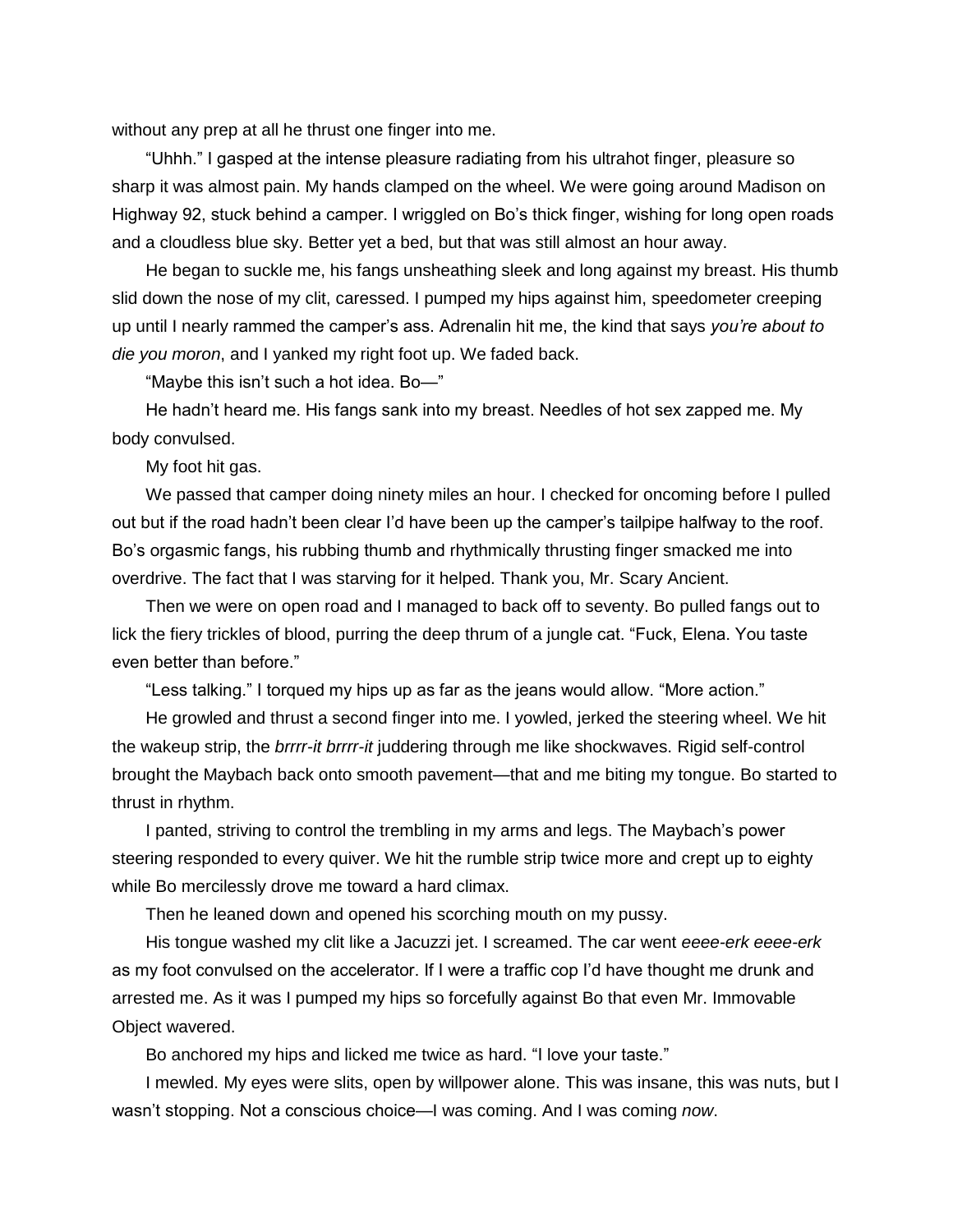"Mmm. I feel the ripples starting." Bo raised his head. His blue eyes were clouded with lust, his mouth open to accommodate long, sleek fangs. "Here it comes, love." His fangs sank into my pubic mound and his fingers thrust so deep I stood straight up in my seat.

The seatbelt caught me, held me. I strained against it as my pleasure crested, snapping my eyes open and cramping every muscle in my body. I exploded with a hissed scream, sailing over a great chasm of a climax, broad and wide and sweet as a river canyon. Bo bit down again and—

A man streaked across the road in front of me. I pulled off the accelerator. A second form tore after the first, coming out of left field an instant before I jammed on the brakes. I saw him smack the hood of the Maybach, caught an impression of black jacket, jet hair, sapphire-blue eyes and a hewn face that would make Christian Bale weep. I had time to think *My God I hit a* before I saw his hand punch off the hood, translating the car"s velocity into a hard thrust after the first form. And then he was gone, disappearing into the brush and gathering darkness.

The Maybach swerved, as if the man were so strong he"d shoved us off course. I corrected but forgot about the power steering. We veered right, bounced over the shoulder and into a stand of trees, hitting a pine with a sick crunch. I hate that sound.

Windshield appeared an inch from my nose. Then I snapped back against the headrest. Damn vampires, taking out the airbags. Utter silence followed.

I sat in the front seat, just breathing. My cop brain was sorting facts, taking stock. Me myself was doing well just remembering to breathe.

"That was fun." Bo sat up beside me, looking around with interest. A trickle of blood ran from his forehead, but the skin sealed before my eyes. Vampires healed fast. "That must have been some orgasm."

"That crash wasn"t because…didn"t you see them? Two guys ran in front of us. One hit the hood."

"My head was buried between your legs," he said, all reasonable. He popped the seat belt releases. "Which way did he bounce? I"ll do CPR."

"No need. He pushed off. That"s what made us swerve."

Bo"s blue eyes sharpened. "Vampire?"

I hadn"t processed it at the time, but that made sense. "Hunting a human?"

"We"d better find out."

I pulled up my pants and we extracted ourselves from the wreck. I made sure my limbs worked and checked my knife in its leg sheath. "I wish I had packed my gun. Who said I wouldn't need it? Oh, yeah, that'd be you."

Bo just smiled. He had a killer dimple that shut me up. We started off. We should have stayed with the car but rogue vampires are tricky and dangerous. Only a few humans know how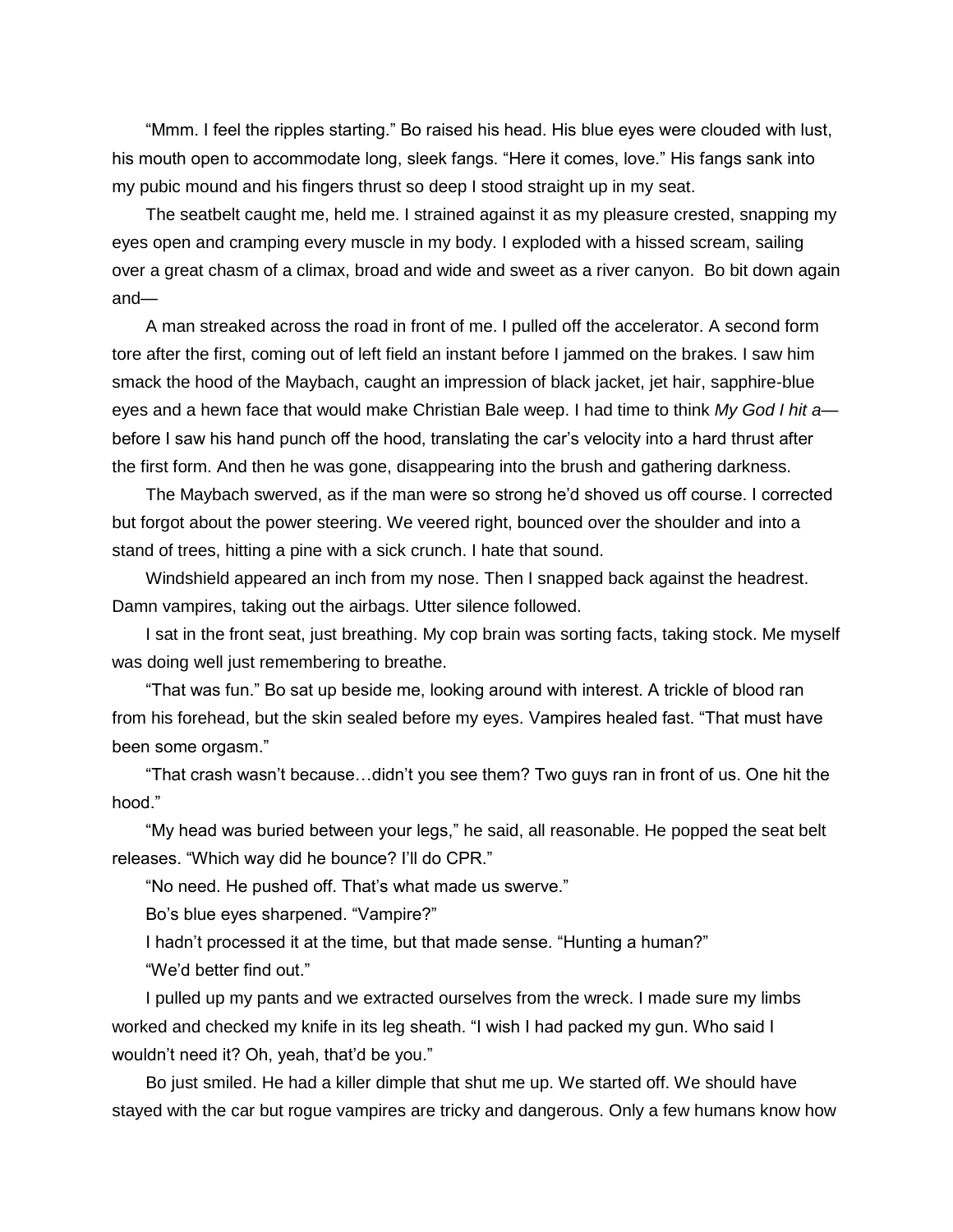to hurt them. I"m one.

The brush lining the road was unbroken. We worked our way back, finally found the snapped branches that meant intruder. "Yeah, a gun would be nice about now. Wish you hadn"t tossed it to make room for more slinky underwear. Should have thought ahead." I pushed, irritated, at the restricting foliage. "Speaking of thinking ahead—if we"re trailing a vampire we"ll never catch him before he nails the human. Maybe you should go on without me. I'll catch up."

"Too dark. You"d never find me. Carry you?"

"You"ll need your hands."

"Piggyback, then." Bo presented his broad back and I climbed on.

He set off at a lope, muscles working easily under me, strength rolling between my thighs. Three weeks' need exploded in my crotch. I gripped tight, tilted my hips and enjoyed the ride. Hey, live in the moment, right?

We hit farmland, fields of grass and corn. Bo slowed, staring at the gentle hills. "Damn. Now I remember what"s familiar about this place. Dracula."

I thought of the little man in plastic cape and fake-looking fangs who I"d met in August. "Vlad"s in Meier"s Corners."

"Not him. The real one."

"Wisconsin, Transylvania?"

"Dracula hasn"t been in Transylvania for five hundred years, because—"

A rustle and a flash of black interrupted him, the vampire zig-zagging fast. Bo burst after. I hunkered down, wind hitting my face until my eyes watered. "Hang on," Bo shouted, like I wasn"t already wrapped on him like cellophane. Then he launched himself into the air and my stomach dropped out my toes, and I tried to fuse myself to his skin.

Bo hit the black jacket like a torpedo. The guy folded in two, fell back and down. Bo and I fell with him. We all hit dirt together.

The guy, maddeningly, continued to roll. Like a superball he rolled up, out of the tackle, and took off running.

"*Damn* it." Bo sprang to a crouch, pushed off like a panther. My hair whipped around my face so hard I couldn"t see. The guy was in trouble now. *Now* Bo was serious.

We hit the guy again. This time Bo's claws were grappling hooks, digging under the black leather, hooking on ribs.

I expected the guy to howl. To wrench away in panic.

Instead he grabbed Bo"s wrists and curled forward. Twisting wrists while flipping his hips, he tossed Bo and me off.

Faced with broken wrists or letting go of the guy"s ribs, Bo let go. We hit the ground—or actually Bo crash-landed on hands and knees. Worried about hurting me, so I jumped off.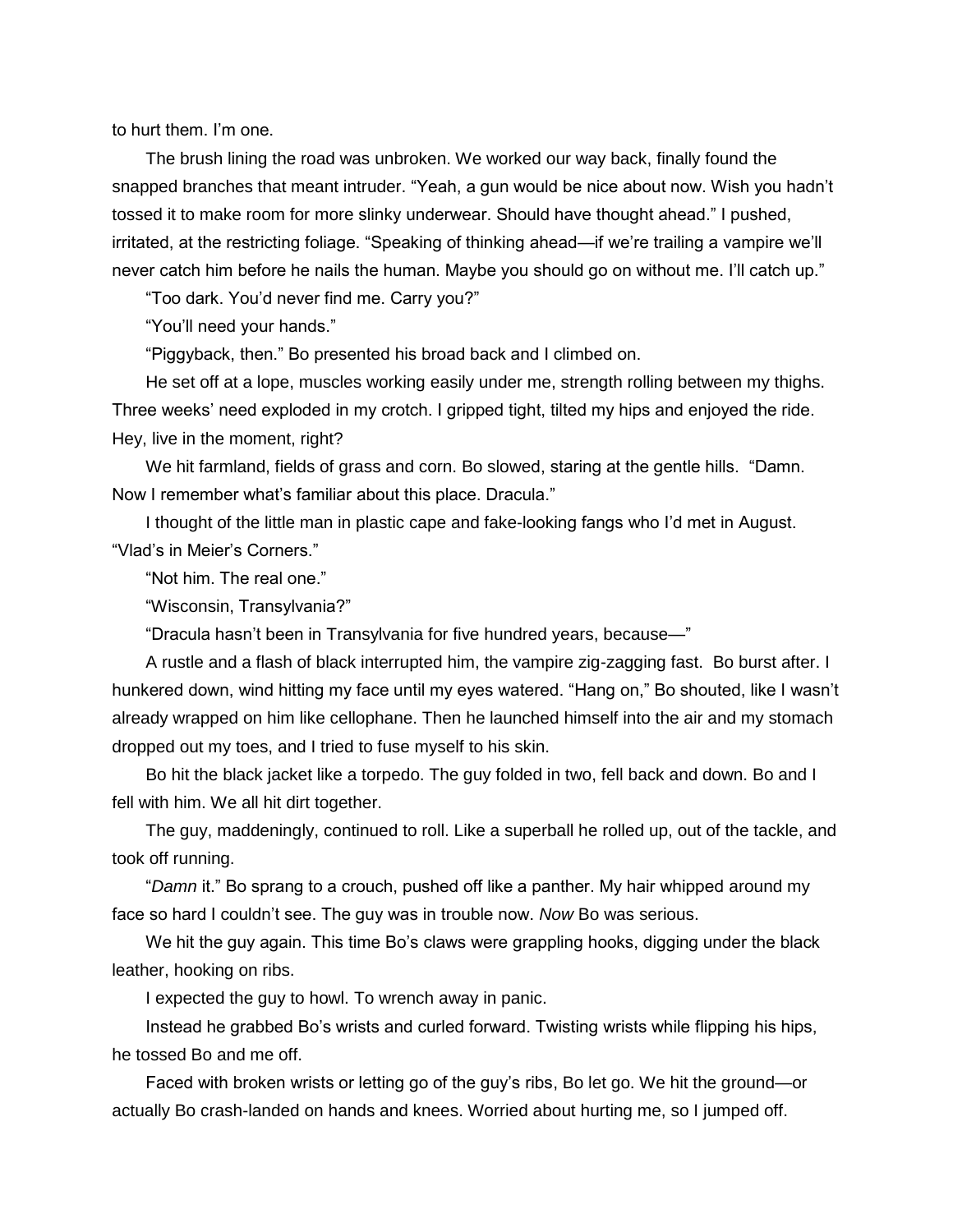I"d figured without super vampire speed. My momentum slammed me into the dirt and sent me sliding a good ten feet. I hadn"t even gotten my breath back when an arm wrapped around my throat and jerked me up. The arm wore black leather.

In front of me Bo leaped to his feet, muscles pumped, arms spread like a Western duel, shoulders about ten feet across. "Let go of my wife or you"re *dead*."

"Your wife?" The deep voice behind me was touched with a lilting accent I didn"t recognize. "You"re Strongwell?"

Bo"s eyes narrowed. "Do I know you?"

"No. But perhaps you"ve heard of me. Glynn Rhys-Jenkins. I work for the Ancient One."

"Funny. I didn"t see you there, this past three weeks."

"I"m more of a utility infielder, doing odd jobs. A bit of a consultant." He spoke into my ear. "If I let you go, lovely human, will you promise not to shoot me?"

"No."

"Ah, well that clinches it then, doesn"t it? Who else but Elena Strongwell would threaten a vampire? Your reputation precedes you, my dear." He gave me a little shove.

I stumbled into my hubby"s arms. If I"d had my gun I"d have shot him. Glynn, that is. Maybe the hubby too, it being his fault I didn"t have said gun. Unpacking it to stuff in a few more girly negligees, right. Where were his priorities?

"Perhaps you"d both like to join me in the hunt, then," Glynn said. "To catch Dracula before he starts slaughtering humans."

"He"s awake?" Bo"s voice was tight. Not much worries my master vampire, so I knew this was serious.

"Yes. He"s not fully functional yet, though, so we can still track him down. But that won"t last long. So if you're ready?" He looked from Bo to me, sapphire eyes so dark they were almost purple.

Bo tossed me onto his back and we took off.

Glynn and Bo ran side by side at an easy lope, maybe thirty miles per hour. Well, an easy lope for vampires. Bo said, "How did this happen? He wasn't due to rise for another ten years."

"*Years*?" My voice wavered as I bounced on his back. "Don"t vampires rise every night? Was Drac drugged? And if he"s *the* Dracula, evil incarnate, why haven"t you guys just destroyed him?"

"He cannot be destroyed." Like Morgan Freeman, Glynn"s musical baritone made hearing horrible news almost pleasurable. "He's the only such that we know of, though we don't know what makes him so. The best we can do is cut off his head and remove his heart because they take a while to grow back, and humanity is safe for another century or so."

"I thought vamp heads couldn"t grow back. Something about the mind still being human."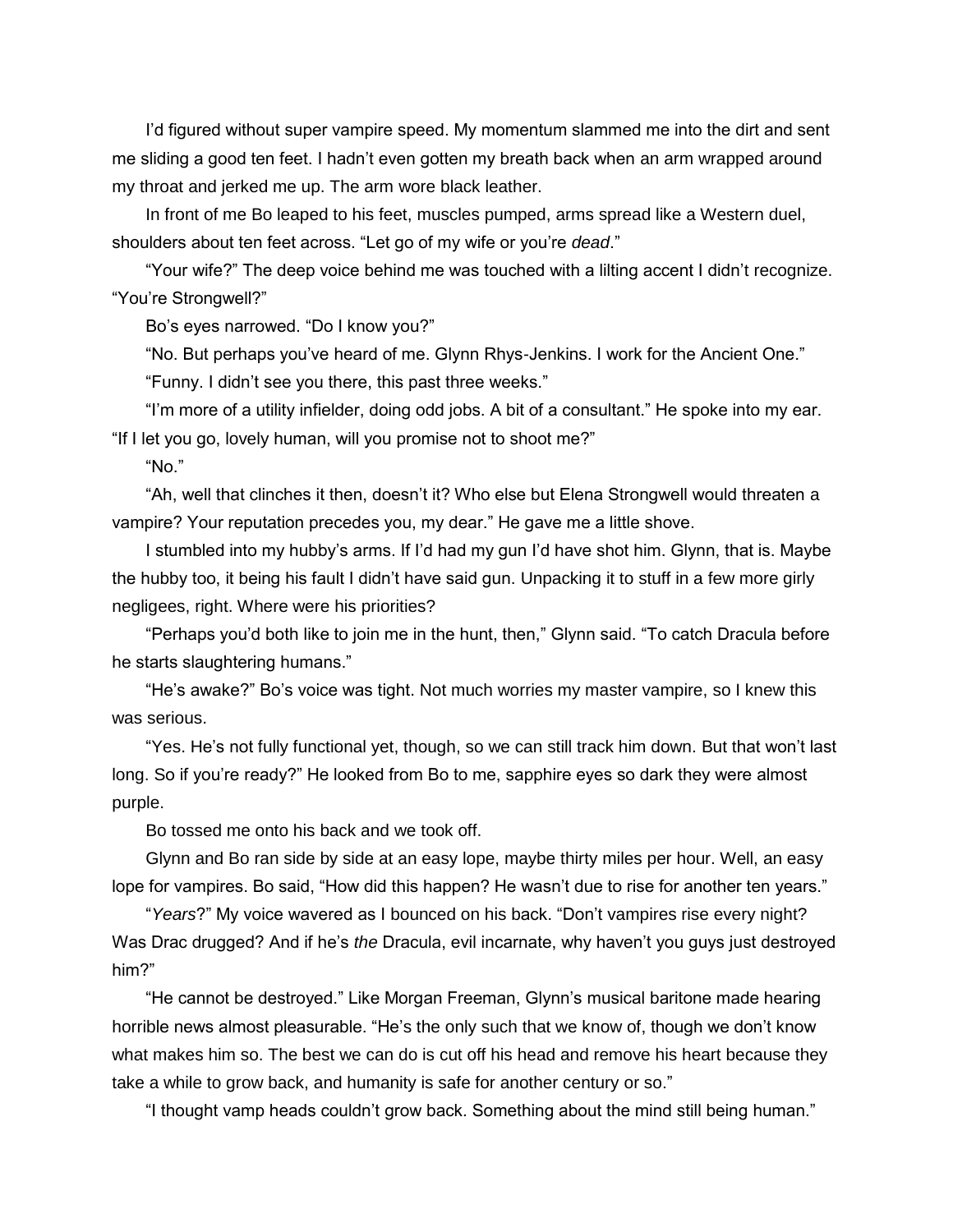"Not Dracula," Bo said. "We think his brain is no longer even part human. He"s pure vampire."

A killing machine. I shuddered. "So you bury him? Why not just leave him out for the sun to do its thing?"

Glynn answered that one. "He seeps into the ground and spreads like a plant. Then we don"t know where to find him. So we bury him where we can relocate him. It used to be London since so many of us lived there. But after the Ripper debacle the Ancient One tasked us to find a better way. I figured out the cave angle."

"Cave angle?"

"Caves are at a constant temperature year-round. Without temperature fluctuation we can calculate how long until Dracula regenerates. We picked Cave of the Mounds here. Crystal Lake Cave is closer to the Ancient One, but Wisconsin is cooler. Although now we have motion sensors, which is how we knew the monster was rising."

"So what happened that he"s up early?"

"Maybe global climate change affected the cave. Whatever, the sensors alerted us and I was deputized to come after him. I'm a good tracker, among other things. Ah, there is his spoor. He went northwest."

We ran over open fields, not seeing anything until we crossed another highway. Corn husks and hay gave way to the shorn grass of a small subdivision.

Just disappearing behind a house was a slim pale man. We leaped after.

The bastard was mounting the stoop of a house. Bo put me down and I wished again for my gun. But police work had taught me to make do with what I could find. In this case it was a broomstick yanked from the butt of a straw witch.

I shouldered the broom like a rifle, counting on darkness and a bit of theater to carry me. "Stop or I"ll shoot!"

Dracula spun. His white face gleamed eerily in the porch light, bloody fangs exposed. Both hands shot into the air. "You want my candy, lady? Here, take it." He shoved a bag at me, paper crackling with his shivers.

October 31. Just face-smack me with a Mauser. This was a kid in Trick or Treat costume.

We hit the trail again, found we were in Mount Horeb. Drac"s spoor crisscrossed the village like a drunk. Following it, we surprised maybe a hundred Draculas, each imposter jacking up our adrenalin. Considering the entire population was less than seven thousand people, a hundred"s saying something. Maybe a sale on Dracula costumes, or they knew subconsciously that the original was buried nearby.

Only he wasn"t buried any more. Why did all this warm walking blood have to be out *tonight*?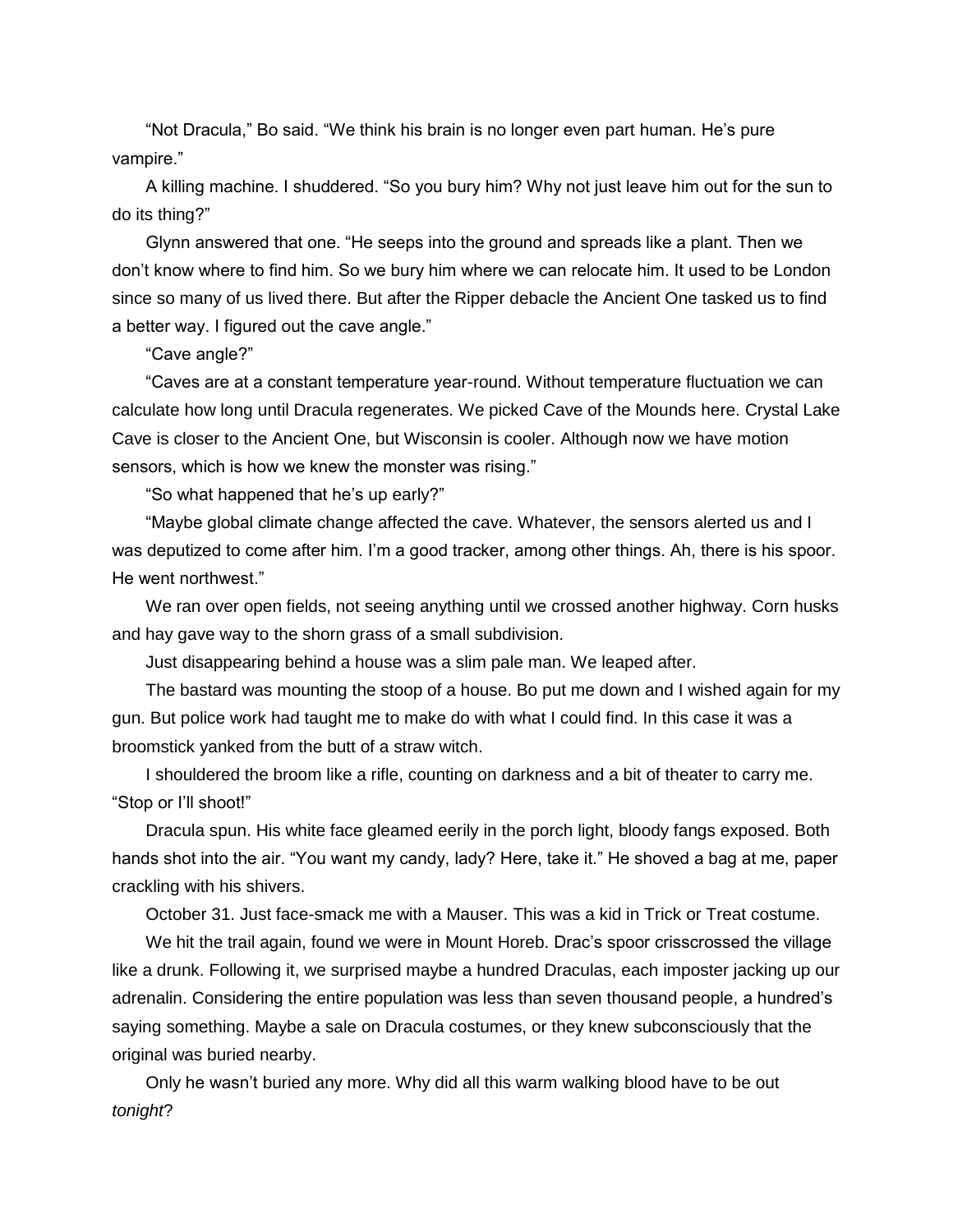"Who are *you*?"

I looked up to see a man blocking us, eyes narrowed in suspicion. He tugged a couple little Dracs closer to him. "You"re not from around here."

Jumping jelly donuts. All these kids, and here we were, freaky looking adults wandering around like perverts. This could be disastrous.

Glynn nudged Bo. "I can"t shift. Do your thing."

Bo glared at him but dutifully passed his hand over his face. A moment later my husband"s skin was white, his nose was red and bulbous, and his beautiful ash-blond waves were crinkly red springs. "We're the entertainment."

"*Clown*." The youngest child burst out crying.

Glynn"s eyes went blood red, his face plated. His fangs emerged and he hissed, as if there were a danger he could fight.

The child"s sobs died. "Dracula!" He tore loose from his father—to give Glynn a hug. Both the father and older boy looked at Glynn with respect. Glynn flushed red.

Drac was their *hero*. After the trio had bestowed gifts of candy and gone on their way I asked, "What was all that about?"

Flags of color stained Glynn"s sculpted cheekbones. "I fought a couple rogues here, in front of some kids. I pretended to be Dracula as a cover."

"You *what*?" Bo"s clown look was gone but his eyebrows winged so high they could"ve been painted on.

Glynn shrugged one shoulder. "I never thought they"d tell about it. Or if they told they wouldn"t be believed. At least this makes our job easier."

I planted fists on hips. "This makes our job *harder*. All these people, instead of running from Drac, will walk right up to him."

"No, that"s a good thing," Bo said. "Running people are prey. Even semi-awake, Dracula would pursue them automatically."

Glynn's nostrils flared. He knelt on the ground. "He's been here."

Bo drew in a sharp breath. "You smell blood?"

"Not human, thank goodness. But he"s moving less erratically. We need to go faster." Glynn rose. "Carrying your wife will draw attention. Maybe you should leave her here."

I bared teeth like I had fangs. "Ain"t happening."

"We"ll need her," Bo said. "Fortunately I have a solution."

And we were on the trail again.

"I wish I had my gun," I said for the umpteen zillionth time as I jounced on my husband"s broad shoulders. "But no, you insisted I wouldn"t need it on our honeymoon. That all I"d need was lingerie and nightwear." I thumped his hard muscles. "Which *you'll* just keep taking off."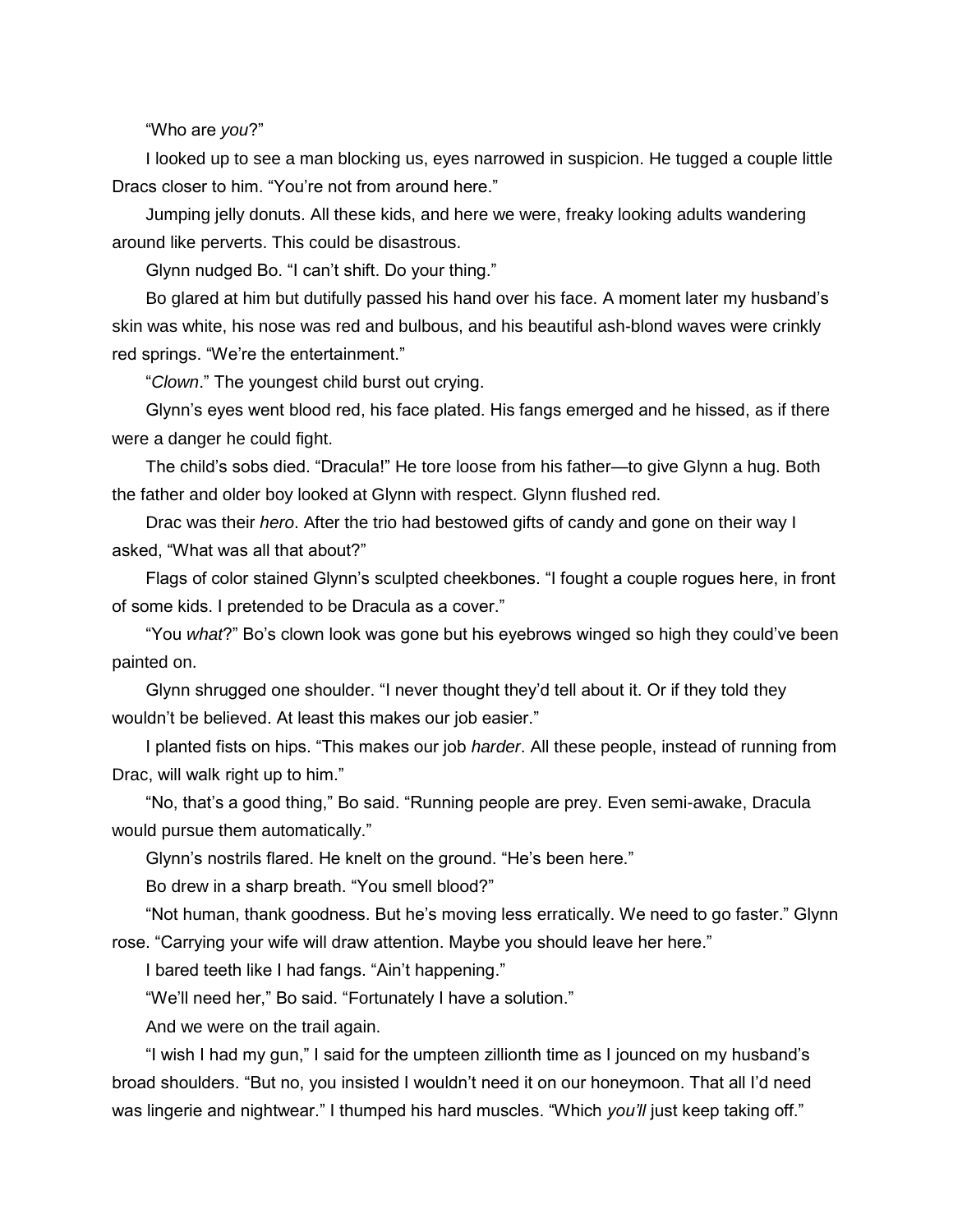"And you"ll love it," he replied smugly, which shut me up. Not because it was a great comeback, although it was. But because Bo"s velvet voice was coming from the velvet muzzle of a *horse*.

I was riding a golden stallion, playing my version of an Irish-Latina Lady Godiva. Kids and parents saw us and waved. Would have been fun, if not for the very real threat of Dracula.

"When we catch him, how are we going to handle it?" Glynn said. "He"s certain to be surrounded by people. Cutting off his head will be a bit obvious. Not to mention we"ll need all of our preternatural speed to catch him before he escapes."

"Elena will figure it out. That"s her specialty, keeping humans unaware of us." Bo"s pride was obvious in how he swished his tail. "She makes it look easy."

Oh, sure, easy. Stop a vampire from using his super speed or misting ability while I masshypnotized a bunch of people. Easy.

And then I thought, heck, it *is* easy. Given that said vamp was more monster than human. Glynn stopped with a low growl. "There he is."

A slim and pale man floated down the main street. Dracula, the real deal, was no taller than me. Way smaller than my massive Viking. I wondered what all the fuss was about.

Then our eyes met. An ice cold shiver ran down my spine. Dracula"s ruby eyes were *dead*. Not blank-dead, but as if the imps of hell danced in his brain. This guy could kill me like I"d kill a mosquito. No, not even that much emotion. He"d kill me like he"d pull the wings off a fly.

I slid off Bo"s back and ran.

Dracula"s vampire circuits snapped on. He blew into mist and came after me, so fast even Bo and Glynn couldn"t catch him.

Before I could draw breath to scream he solidified around me, trapping me. I lifted my chin like I was under his spell, felt my pulse beating like a beacon. He opened his mouth, fangs dripping. His eyes bored into me, demanding my complete surrender.

Yeah, right.

He was a fifteenth century male who"d been out of touch for a while. I was a twenty-first century cop.

I kneed him in the groin. He wasn't expecting it, women having come a long way in the past few hundred years. He howled, unable to do anything but bend over and hurt. So he couldn"t mist out when Bo and his patrol blade misted in. Glynn ran up a moment later, drew a huge, gleaming-bright blade etched with writing. I stepped back while they chopped off Drac"s head and dug out his heart.

There was a collective gasp from around us. My vision had gone narrow while I dealt with Drac but now I realized we had an audience. Sweet cream-filled donuts, this could be trouble.

I scooped up the head. Thinking fast, I held it out and bowed. "Thank you! This reenactment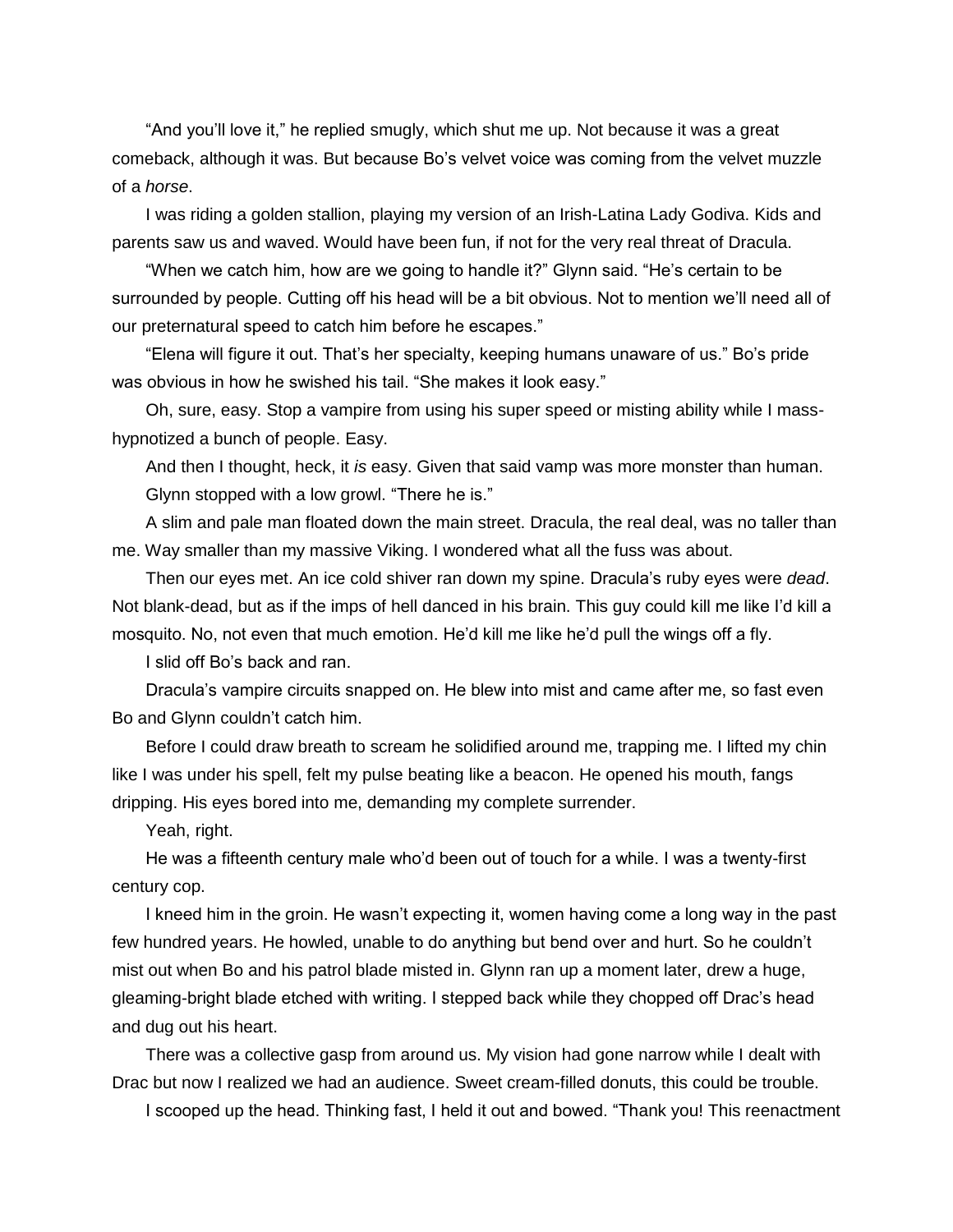of Dracula"s Doom has been brought to you by Dawn Trucklines—"When It Absolutely Has To Be There By Dawn"."

There was a spatter of applause. Glynn retrieved a jack o" lantern from someone"s front porch and plopped it on Drac"s shoulders (the body still reeling around, ugh), and the applause strengthened. Bo snatched a hat off someone"s head and started passing it around. That made us golden.

We also got fifty bucks. Sweet.

"Someone stole all my sexy nighties." I stood with Bo next to the wrecked Maybach. Glynn was off reburying Dracula for another hundred years' nap.

"You complained that I"d just peel them off you anyway." Bo pulled me to his massive body, purring.

"True." I snuggled in, considered the car"s smashed front end. "How are we going to get to the Dells now?"

"Well…" Bo shimmered. A golden stallion pawed the ground in front of me.

"Okay then." I climbed on. He galloped and trotted, and by the time we reached our bed and breakfast my vulva had been rubbed to two drenching climaxes.

Which only meant that when Bo tumbled me at last into the king-sized bed, I was starving for him. He braced himself on muscular arms above me, his erection tickling my curls. I spread my thighs so welcoming-wide I was doing the splits. His chest was pumped and flushed, his nostrils flared. "Damn, Elena, you smell wonderful."

Since I'd been running all night, it wasn't my perfume. But for Bo, it never was. "I taste even better." I turned my head, offering my pulse.

He grunted. "I"m not Dracula. I still have a human brain, human emotions."

"Thank goodness for that. How else could you love me? But you"re also a vampire." I arched my neck, baring jugular. "How else can I love you?"

"Elena," he breathed, and buried his fangs in my throat. At the same instant he drove his cock deep. My starving pussy sucked him deeper still.

I gave myself over to the intense sexual power of my vampire, the dark pleasure of his love. And it was love. My fiery creature of the night was tempered by his humanity. The deep, rhythmic thrusts, the sharp bite that drove me to a powerful climax also branded me to the core. To my heart, to my soul.

Soul. At one time I'd accused Bo of being a soulless monster. His reply was to question me. *"Are you so sure that I'm soulless, Detective? Have you proof? Ever actually seen a soul to know I'm without one?"*

That Halloween I had my answer. Because as we made love, I stared into his eyes, the vast